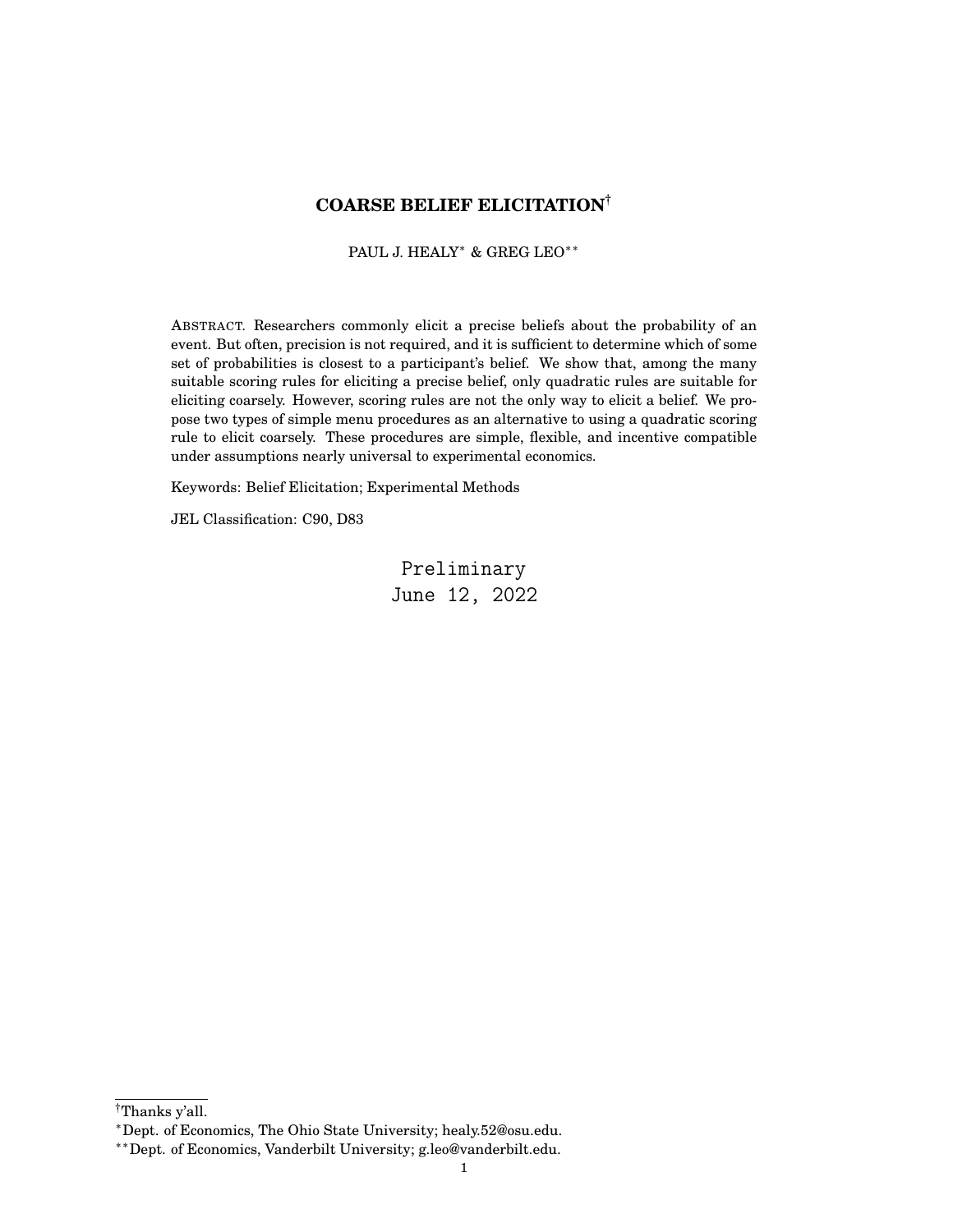### I. INTRODUCTION

Many choices hinge on beliefs about an uncertain outcome. Bring an umbrella to work if it is likely enough to rain. Buy trip insurance if there is a good chance something will prevent travel. Go to the coffee shop if it is not likely to be busy.

In this paper, we focus on beliefs about the probability an uncertain event will occur. Measuring beliefs of this type is common in economics experiments. Experimental researchers often incentives belief elicitation using scoring rules.<sup>1</sup> A scoring rule maps the elicited belief and the true value (or sample from an unknown distribution) into compensation. For instance, *the quadratic scoring rule* pays an amount proportional to one minus the squared error of the prediction. If a participant reports they believe the likelihood of an event is 75% and the event occurs, the squared prediction error is  $0.25^2$  = 0.125. If the maximum payment is \$10, then the rule pays  $$10*(1-0.125) = $8.75$ . If the event does not occur, the squared prediction error is  $0.75^2 = 0.5625$  and the rule pays  $$10*(1-0.5625) \approx $4.38.$ 

A scoring rule is **proper** if it is in a participant's best interest to report their true belief. A rule may be proper for a certain class of prefrences. For instance, the quadratic scoring rule is proper for risk-netural expected utility maximizers.

To expand the class of preferences for which a rule is proper, it is common practice in experimental economics to "binarize" scoring rules by using simple lotteries instead of certain amounts of money for compensation. A binarized version of the quadratic scoring rule pays a lottery over two amounts of money, where the probability of the larger amount is proportional to one minus the squared prediction error. This binarization process extends the class of preference for which a rule is proper from risk-neutral expected utility maximizers to all expected utility maximizers and some non-expected utility maximizers (Hossain and Okui, 2013).

There are many proper scoring rules for eliciting probabilistic beliefs (Gneiting and Raftery, 2007). However, until now, theoretical analysis and common usage has focused on eliciting a *precise belief*. However, precision is not always required. In many decision problems, optimal behavior a single or a small number of thresholds. For instance, the best response in a 2x2 coordination game is contingent on a single threshold of the belief about the opponent's action.

In empirical settings, it is common to use coarse response scales. A familiar form of likelihood elicitation in survey studies involves asking participants whether they think some event is "extremely unlikely", "unlikely", "neutral", "likely", "extremely likely" (Vagias, 2006). An analogous quantitative elicitation might attempt to determine which probability is closest to a subject's belief: {0.1,0.3,0.5,0.7,0.9}, thus partitioning beliefs into the intervals [0.0,0.2],[0.2,0.4],[0.4,0.6],[0.6,0.8],[0.8,1.0]— a sort of quantitative Likert scale for beliefs.

If a participant can only select from some coarse set of beliefs, does every binarized proper scoring rule incentivize choosing the one closest to their true belief? *No.* For example, **the binarized spherical rule** pays a binary lottery where the probability of the "good" outcome is  $t(p) = \frac{p}{p}$  $\frac{p}{(p^2+(1-p)^2)^{\frac{1}{2}}}$  if the event occurs and  $f(p)=t(1-p)$  if the event does not occur. This is a proper scoring rule, so if a participant can reveal any belief in

<sup>&</sup>lt;sup>1</sup>See Schotter and Trevino (2014); Schlag et al. (2015); Charness et al. (2021) for surveys of belief elicitation in experimental economics.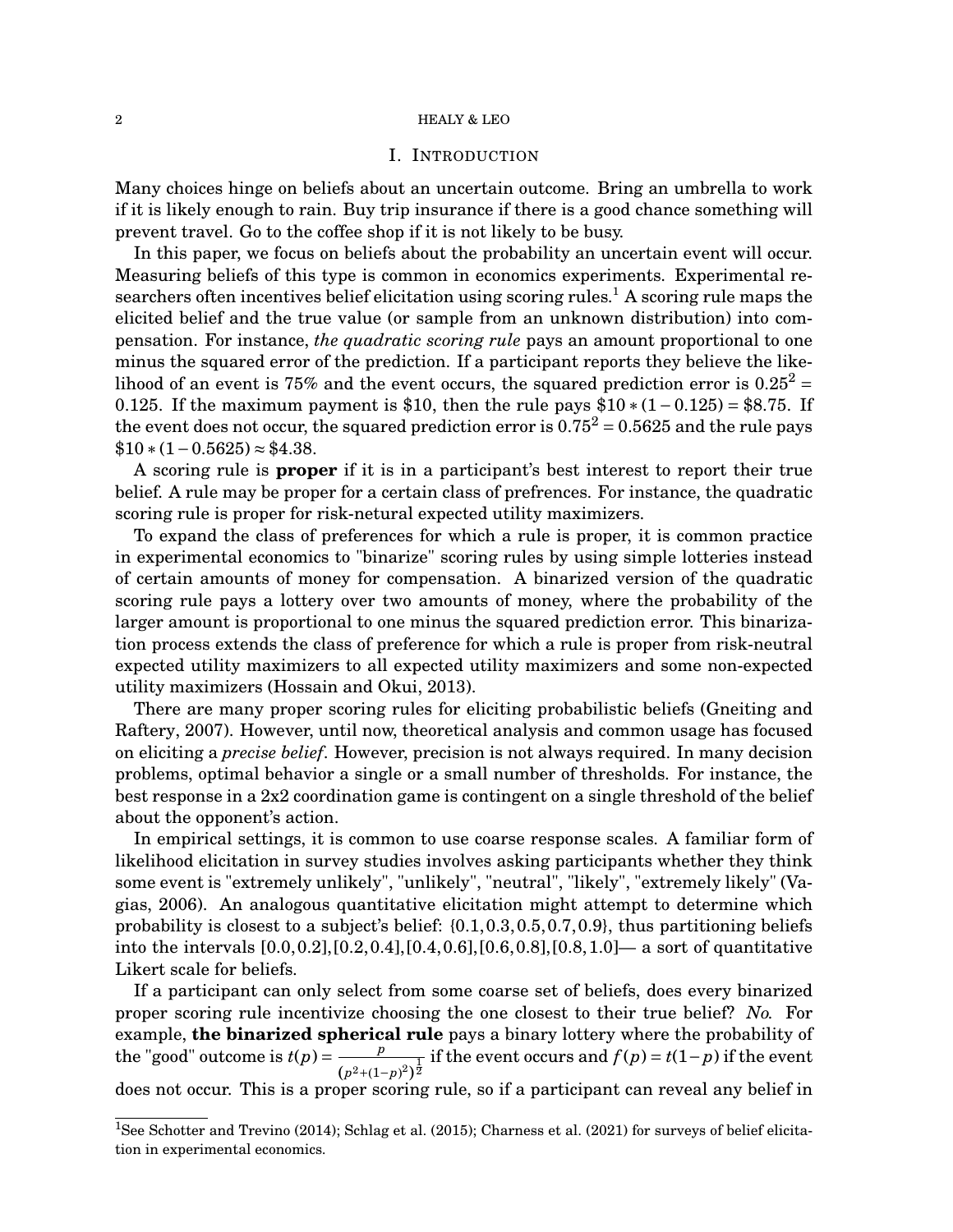$[0,1]$ , revealing their true belief  $\tilde{p}$  will result in the largest expected probability of the good outcome. However, suppose the experimenter only needs to know which of {0,0.5,1} a participant's belief is closest to. A participant with belief  $\tilde{p} = \frac{2}{3}$  $\frac{2}{3}$  is better off claiming their belief is closest to 1, despite having a belief closer to 0.5.

Under what conditions will a binarized scoring rule provide incentive for participants to *always* reveal the belief closest to their own? We show that, despite the huge variety of proper scoring rules, only quadratic rules have this property. This provides a surprising new justification for the binarized quadratic scoring rule.

However, this result also has a downside. Recently, Danz et al. (2020) and Dustan et al. (2021) have presented evidence of accuracy issues in studies using the binarized quadratic scoring rule, especially eliciting beliefs away from 50%. If, indeed, the quadratic scoring rule has replicable accuracy issues, there is no other proper scoring rule to turn to that can elicit coarsely.

Ultimately, applying rules that *can* elicit precisely to elicit coarsely does not let the experimenter leverage their willingness to reduce precision to improve incentives. To provide an alternative to using a coarse version of the quadratic scoring rule, we present simpler procedures for eliciting coarsely.

The menu procedures we present are easy to implement, easy to explain, take little experiment time. Our novel ternary menu procedure can categorize beliefs into any symmetric partition of the unit interval using a number of menus roughly half the number of sets in that partition. For instance, in our Likert scale example above, we proposed classifying beliefs into the intervals [0.0,0.2],[0.2,0.4],[0.4,0.6],[0.6,0.8],[0.8,1.0]. This can be accomplished by asking participants only two questions: "Would you rater have \$10 if the event happens, \$10 if it does not happen, or \$10 with a 80% chance?" and "Would you rater have \$10 if the event happens, \$10 if it does not happen, or \$10 with a 60% chance?". Furthermore, these procedures have straight-forward incentives. In fact, they are incentive compatible under preference assumptions that are essentially universal to economics experiments.

In section II of this paper, we focus on identifying which scoring rules, when binarized, can be used for coarse elicitation of the belief about the probability *p* of some event *e*. In section III, we present menu procedures that serve as an alternative to coarse elicitation through scoring rules. Section IV concludes.

# II. COARSE SCORING

### *Scoring Rules and Definitions*

In a binarized scoring rule, a participant who states their belief about the probability of the event is *p* is compensated with a lottery that pays the "good outcome" with probability  $t(p)$  if *e* occurs and pays the good outcome with probability  $f(p)$  if it does not occur.

If the participant treats subjective risk and objective risk identically and reduces compound lotteries, the participant is indifferent between the subjective lottery resulting from the binarized scoring rule and one that pays the good outcome with probability:  $\tilde{p}t(p)+(1-\tilde{p})f(p).$ 

A scoring rule is **strictly proper** is  $p = \tilde{p}$  is the unique maximizer of the above expression. Experimental economists often use the **binarized quadratic scoring rule**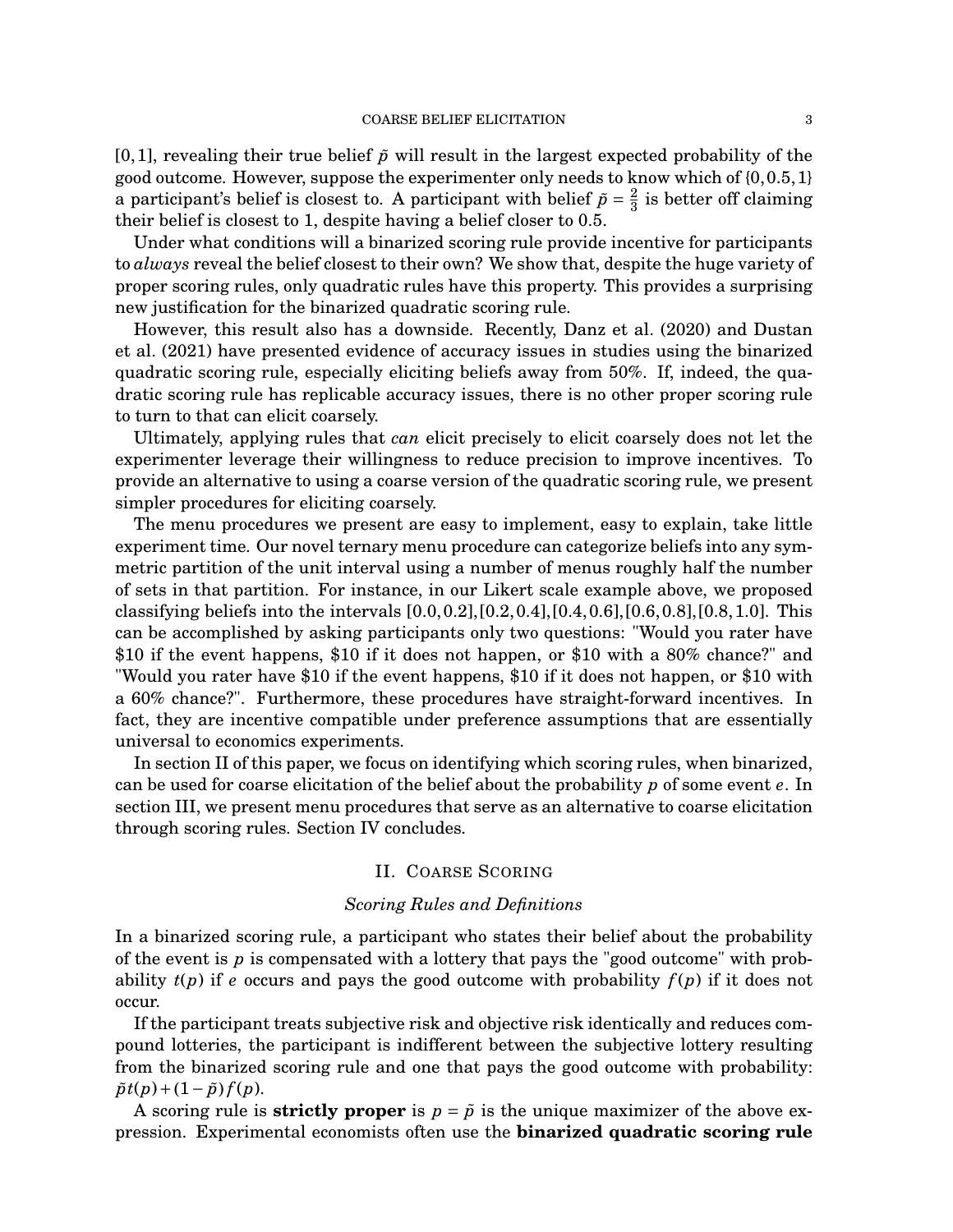where *t*(*p*) = 1−(1−*p*)<sup>2</sup> and *f*(*p*) = *t*(1−*p*) = 1−*p*<sup>2</sup> (see, for example, Babcock et al., 2017 or Dianat et al., 2018). However, there are other strictly incentive compatible choices for *t*() and *f* (), for instance, the **the spherical rule** we mentioned in the introduciton:  $t(p) = \frac{1-p}{p}$  $\frac{1-p}{(p^2+(1-p)^2)^{\frac{1}{2}}}$  and  $f(p) = t(1-p)$ .

Both of these rules (and many others) are incentive compatible (strictly proper) for eliciting a *precise* belief. But, suppose the experimenter only allows the participant to submit a belief from some finite set  $P = \{p_1, ..., p_n\}$ . We refer to such a set P as a **coarse belief set**. A desirable property of a scoring rule is that, when reports are limited to a coarse belief set, participants will choose the report closest to their true belief. We formalize this as follows:

Let  $p^* = Arg.Min_{p \in P}(|p-p|)$ . A scoring rule **elicits the nearest belief** for coarse belief set *P* if for all  $\tilde{p} \in [0,1]$ :

$$
p^* = Arg.Max_{p\in P}[\tilde{p}t(p) + (1-\tilde{p})f(p)]
$$

A scoring rule is **proper for coarse beliefs** if is elicits the nearest belief for any coarse belief set *P*. Note that, eliciting a coarse belief set *P*, also categorizes participants beliefs into a finite set of closed intervals  $\mathscr P$  such that  $\bigcup \mathscr P = [0,1]$  and for any two  $S, S' \in \mathscr P$ , # $(S \cap S')$  ≤ 1.. That is,  $\mathcal P$  covers the unit interval and the sets overlap at most one point. We refer to such sets of intervals that cover [0,1] as *coarse belief categorizations*. In the case of eliciting a nearest belief from a coarse belief set *P*, the endpoints of the intervals (besides 0 and 1) in the induced coarse belief categorization are the points halfway between each pair of closest elements in the set *P*. For instance, eliciting the coarse belief set  $P = \{0, 0.375, 0.625, 1\}$  induces the coarse belief categorization  $[0,0.25], [0.25,0.5], [0.5,0.75], [0.75,1].$ 

#### *Scoring Rules Proper for Coarse Beliefs are Quadratic*

In this section, we demonstrate that among the many incentive compatible scoring rules, *only quadratic rules are proper for coarse beliefs*.

Define  $G(p) = pt(p) + (1-p)f(p)$ , which represents the expected payment function under truth telling. A scoring rule is proper if and only if *G*() is convex (Gneiting and Raftery, 2007). However, only rules with quadratic and convex *G*() are proper for coarse beliefs.

**Proposition 1.** A strictly incentive compatible scoring rule is proper for corase beliefs if and only if  $G(p)$  is quadratic and convex.

*Proof.* Any proper scoring rule must have:

(1) 
$$
pt'(p) + (1-p)f'(p) = 0.
$$

Consider a grid  $P = \{p_1, p, \ldots\}^2$  Incentive compatibility for coarse beliefs requires that an agent with belief  $\frac{p_1+p_2}{2}$  is indifferent between announcing  $p_1$  and announcing  $p$ . Thus,

(2) 
$$
\frac{p_1+p}{2}t(p_1)+(1-\frac{p_1+p}{2})f(p_1)=\frac{p_1+p}{2}t(p)+(1-\frac{p_1+p}{2})f(p).
$$

 $^{2}p_{1}$  may be equal to zero.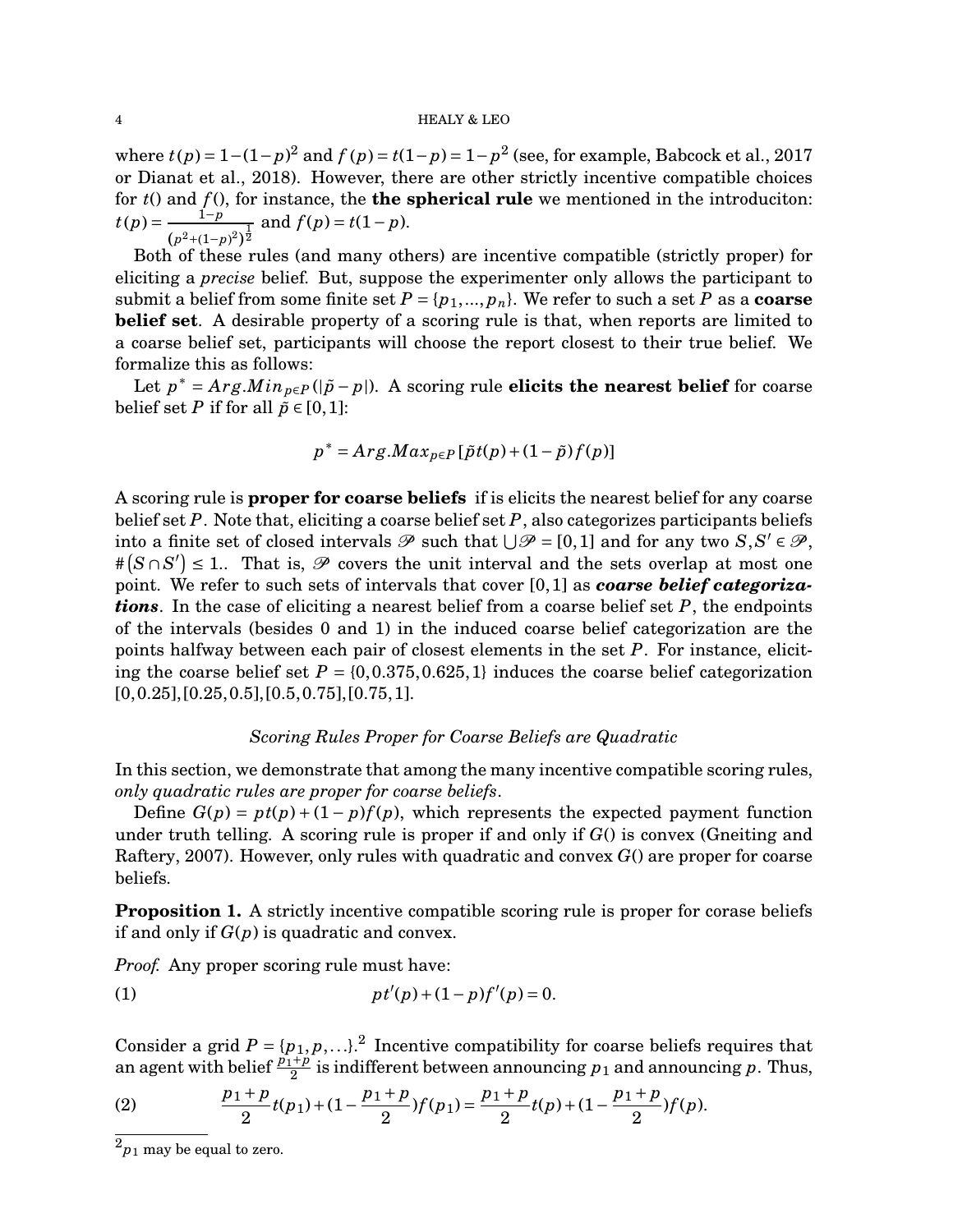This must be true for any *p*, so take derivatives of both sides with respect to *p* and rearrange to get:

(3) 
$$
p_1t'(p) + (1-p_1)f'(p) = t(p_1) - f(p_1) + f(p) - t(p) - [pt'(p) + (1-p)f'(p)].
$$

By incentive compatibility the term in brackets evaluates to zero, giving

(4) 
$$
p_1t'(p) + (1-p_1)f'(p) = t(p_1) - f(p_1) + f(p) - t(p).
$$

Now consider a grid  $P = \{ \ldots, p, p_n \}.$  Now an agent with belief  $\frac{p_n + p}{2}$  must be indifferent between announcing *p* and *pn*:

(5) 
$$
\frac{p_n+p}{2}t(p)+\left(1-\frac{p_n+p}{2}\right)f(p)=\frac{p_n+p}{2}t(p_n)+\left(1-\frac{p_n+p}{2}\right)f(p_n).
$$

Taking a derivative gives

(6) 
$$
p_n t'(p) + (1 - p_n) f'(p) = t(p_n) - f(p_n) + f(p) - t(p) - [pt'(p) + (1 - p)f'(p)]
$$

$$
= t(p_n) - f(p_n) + f(p) - t(p).
$$

Subtracting equations (6) from (4) and defining  $T = t(p_n) - t(p_1)$  and  $F = f(p_1) - f(p_n)$ gives

$$
t'(p)-f'(p)=\frac{T+F}{p_n-p_1}.
$$

Since *G*(*p*) is differentiable, we have

(8) 
$$
t(p) = G(p) + (1-p)G'(p) \text{ and}
$$

$$
(9) \hspace{3.1em} f(p) = G(p) - pG'(p),
$$

or

(10) 
$$
t'(p) = (1-p)G''(p) \text{ and}
$$

$$
(11) \t\t f'(p) = -pG''(p).
$$

Substituting these into equation (8) gives

(12) 
$$
G''(p) = \frac{T+F}{p_n - p_1}.
$$

We therefore have that *G* is quadratic and convex.

Let  $G(p) = a + bp + cp^2$  with  $c > 0$ , which gives

(13) 
$$
t(p) = (a+b) + 2cp - cp^2 \text{ and}
$$

$$
(14) \t\t f(p) = a - cp^2.
$$

Note that  $t(p)$  runs from  $a + b$  at  $p = 0$  up to  $a + b + c$  at  $p = 1$ , while  $f(p)$  runs from  $a$  at

 $3p_n$  may be equal to one.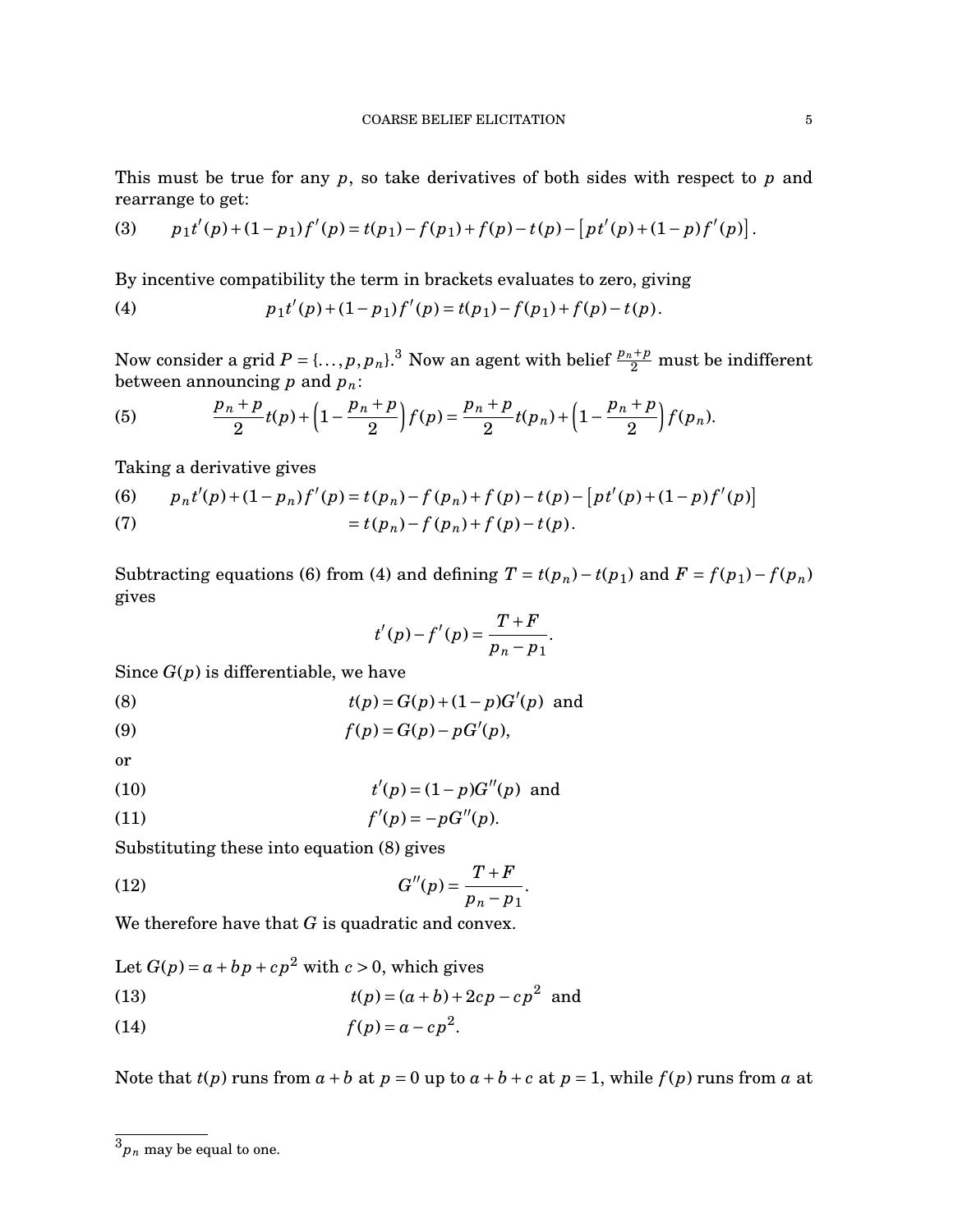$p = 0$  down to  $a - c$  at  $p = 1$ . Any  $a, b, c$  combination such that these extreme values lie in [0,1] is acceptable.

It is not hard to verify that any scoring rule of the form given by equation (13) indeed satisfies incentive compatibility for coarse beliefs.  $\Box$ 

### III. LIMITATIONS OF COARSE SCORING

#### IV. MENUS PROCEDURES FOR COARSE BELIEF ELICITATION

As defined in the previous section, any rule that is incentive compatible for coarse beliefs induces a coarse belief categorization. While the previous section showed that quadratic rules are the only *binarized scoring rules* that can elicit any coarse belief categorization, there are other types of procedures that can be used. In this section, we consider directly eliciting coarse belief categorizations through simple menu procedures.

Our menu procedures have the benefit of requiring weaker assumptions for incentivecompatibility. The incentive compatibility condition for binarized proper scoring rules is based on the maximization the expected probability of the good outcome from a compound lottery. Thus, binarized scoring rules rely on the reduction of compound lotteries for incentive compatibility. On the other hand, our menu procedures are incentive compatibility under statewise-monotonicity, a weaker dominance relation on compound lotteries that is essentially universal in experimental economics (Azrieli et al., 2018).

# *Menu Procedures*

A choice-from-sets procedure is a set of menus  $\{M_1, ..., M_n\}$ . Participants choose one objects from each menu. A menu is randomly chosen, and the participant is compensated with their choice from that chosen menu.

A choice-from-sets experiment *elicits a belief categorization* if for every set in the belief categorization, participants with beliefs in the interior of the set choose differently than participants with beliefs on the interior of any other set.

**A** *binary belief procedure* is a choice experiment involving several *binary menus* of the form:

```
a if E \mid a with p \mid a
```
**A** *ternary belief procedure* is a choice experiment involving several *ternary menus* of the form:

 $\boxed{a \text{ if } E \mid a \text{ if } E' \mid a \text{ with } p}$ 

In the above menus, *a* should be understood as some form of compensation for instance, some amount of money, and the alternative is implicitly some outcome *b* that is less preferred. For instance,  $\alpha$  might be \$10 and  $\delta$  might be \$0. Since  $\alpha$ , $\delta$  are fixed across menus, *p* is the only parameter of each menu. Thus, either type of procedure can be characterized by the set objective probabilities appearing in the menus:  $\{\pi_1, ..., \pi_n\}$ .

In the following sections, we demonstrate that any coarse belief categorization can be elicited using a binary belief procedure with  $\#(\mathcal{P})-1$  menus (one less than the number of intervals in P ). Furthermore, define *coarse belief categorization* to be *symmetric* if and only if  $[p, p'] \in \mathcal{P} \Leftrightarrow [1-p', 1-p] \in \mathcal{P}$ . We demonstrate that a symmetric belief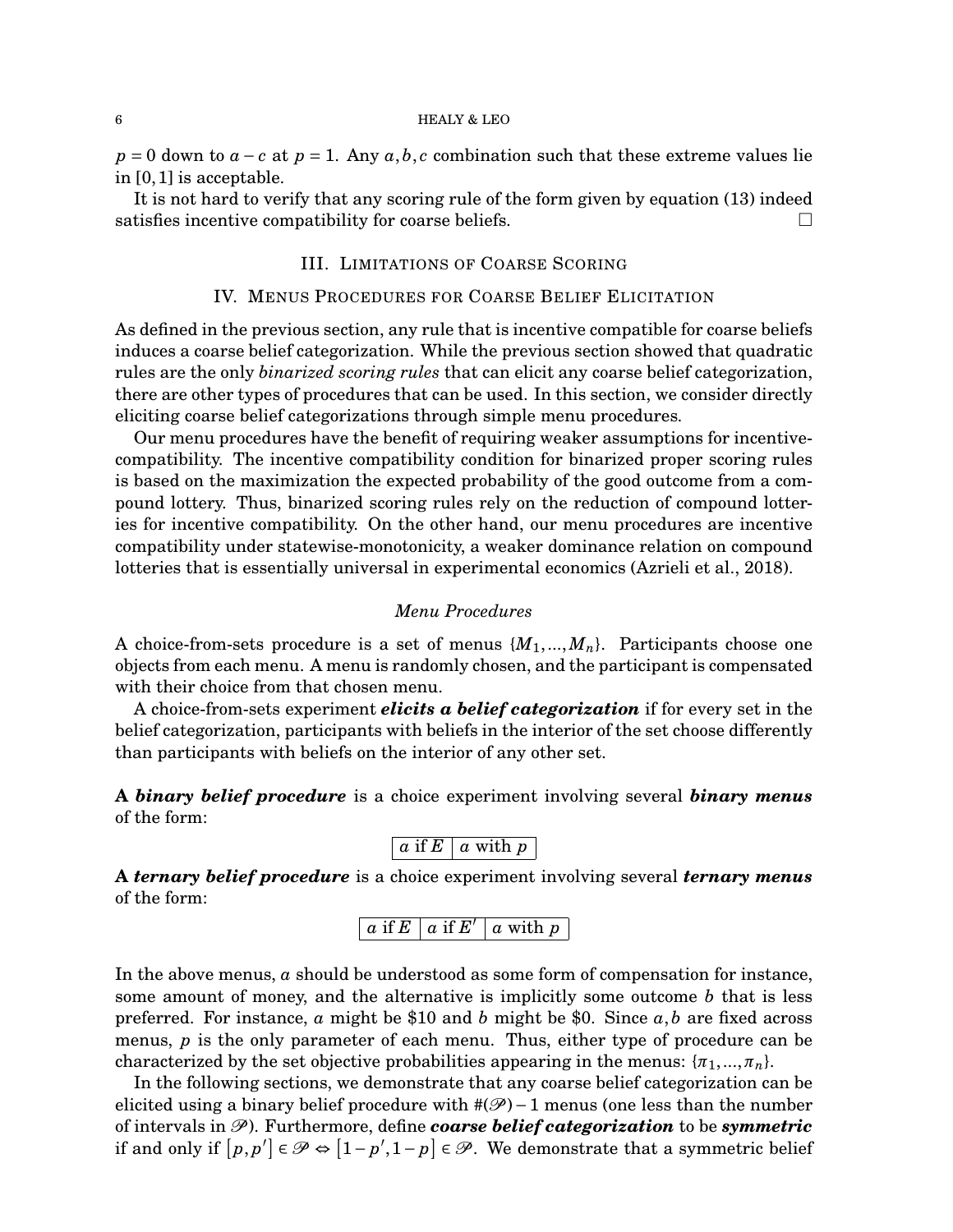elicitation can be elicited using a ternary belief procedure with  $\lceil \frac{\#(\mathscr{P}) - 1}{2} \rceil$  $\frac{\mathcal{P}}{2}$ ]. That is, roughly half the number of menus.

# *Preference Assumptions*

Let  $\{a,b\}$  be two outcomes such that  $a \succ b$ .  $e \in 2^\mathscr{S}$  in which  $\mathscr{S} = \{...,s,...\}$  are states of the world. Our menu methods make use of the following lottery types:

Simple subjective lotteries of the form  $S = [A \circ e, B \circ e']$ . *Simple objective lotteries* of the form  $O = (A \circ p, B \circ (1-p))$ . *Simple mixtures* of the form  $M = (p_1 \circ L_1, p_2 \circ L_2, ..., p_n \circ L_n)$  where each  $L_i$  *is either a simple subjective or simple objective lottery,*  $p_i \in [0,1]$  and  $\sum_{i=1}^{n} p_i = 1$ .

We make the following assumptions about  $\succsim$ , the preference relation on simple mixtures:

**1.** *Order:*  $\succsim$  is complete and transitive.

- **2.** *Replacement:*  $\forall e \in E, \exists p \in [0,1]: (a \circ e, b \circ e') \sim (a \circ p, b \circ (1-p)).$
- **3. Complementarity:**  $(a \circ e, b \circ e') \sim (a \circ p, b \circ (1-p)) \Leftrightarrow (a \circ e', b \circ e) \sim (a \circ (1-p), b \circ p)$ .
- **4.** *Monotonicity:*  $(a \circ p, b \circ (1-p)) \succsim (a \circ p', b \circ (1-p')) \Leftrightarrow p > p'.$

5. State-wise Monotonicity:  $(p_1\circ L_1,...,p_i\circ L_i,...,p_n\circ L_n)\!\succ\!\big(p_1\circ L_1,...,p_i\circ \tilde{L_i},...,p_n\circ L_n\big)\Leftrightarrow$  $L_i > L_i$ 

# *Eliciting Coarse Categorizations with Binary Menus*

A coarse belief categorization can be characterized by the interval endpoints. Formally this set of endpoints is:

$$
P = \{p | p = max(S) \text{ for some } S \in \mathcal{P} \& p \in [0,1) \}.
$$

Order elements of *P* into the sequence  $(p_1, ..., p_n)$  such that for  $i > j$ ,  $p_i > p_j$ . This is the sequence of *upper interval thresholds.* Note that there is one upper interval threshold for each set in  $\mathscr P$  except the set that has endpoint 1. Thus, there are  $\#(\mathscr P) - 1$  upper interval thresholds.

*Example 1:* For  $\mathcal{P} = \{[0, 0.25], [0.25, 0.5], [0.5, 0.75], [0.75, 1]\}$ *, the upper interval thresholds are:* (0.25,0.5,0.75).

*Example 2:* For  $\mathcal{P} = \{[0, 0.2], [0.2, 0.4], [0.4, 0.6], [0.6, 0.8], [0.8, 1]\}$ *, the upper interval thresholds are:* (0.2,0.4,0.6,0.8)*.*

**Proposition 2.** Under assumptions 1,2,4,5 a belief categorization characterized by upper interval thresholds  $(p_1,..., p_n)$  can be elicited by a ternary lottery precedure with objective probabilities  $(p_1, ..., p_n)$ .

*Proof in Appendix.*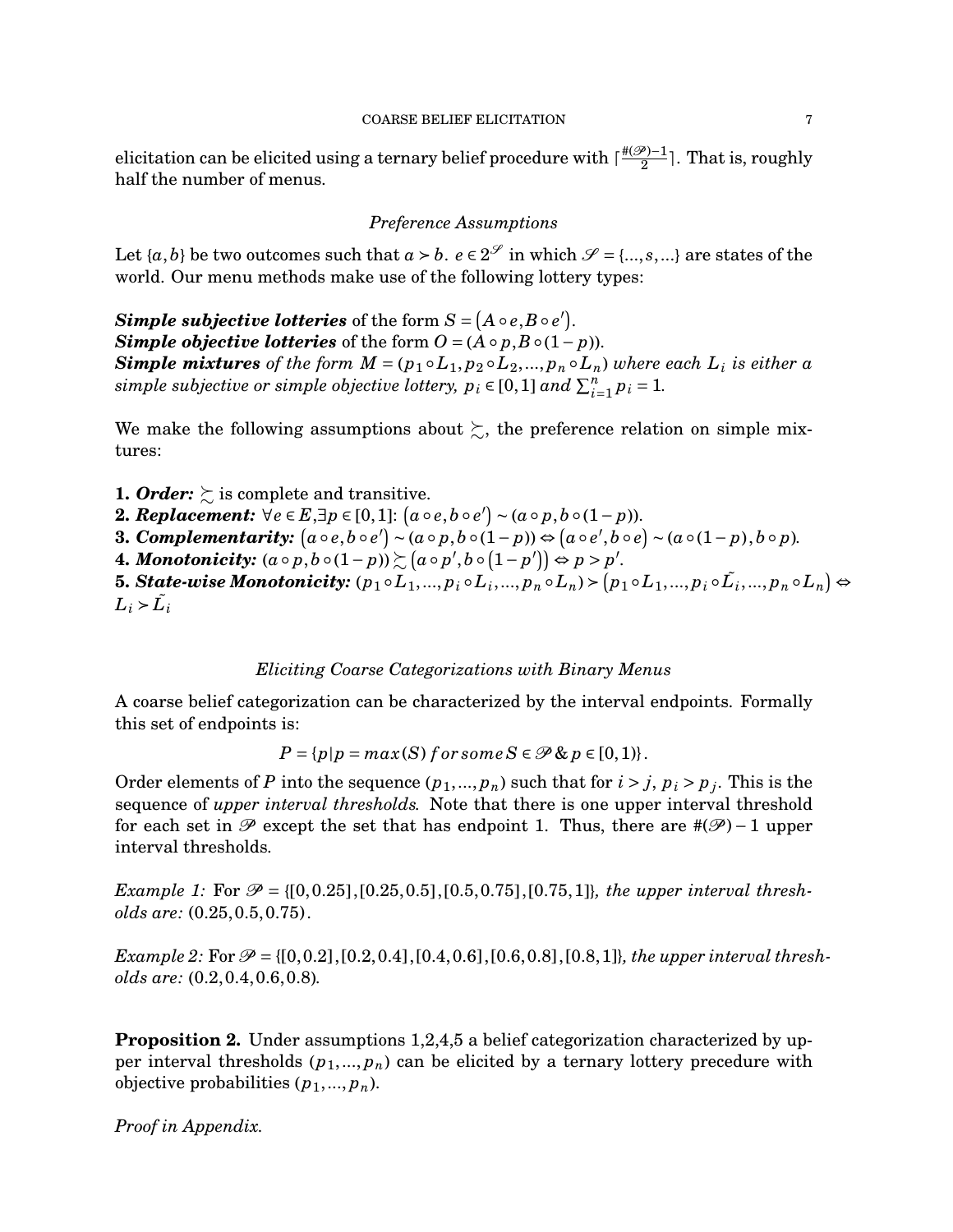*For instance, the belief categorization* [0,0.1],[0.1,0.3],[0.3,0.7],[0.7,1] *can be elicited with the following menus:*

|  | $\left[\frac{1}{2}x \text{ if } E \mid \frac{1}{2}x \text{ if } E' \mid \frac{1}{2}x \text{ with } 70\% \right]$ |
|--|------------------------------------------------------------------------------------------------------------------|
|  | $\left[\frac{1}{3}x\right]$ if E $\left[\frac{1}{3}x\right]$ if E' $\left[\frac{1}{3}x\right]$ with 30%          |
|  |                                                                                                                  |

*Eliciting Symmetric Coarse Categorizations with Ternary Menus*

To characterize a symmetric coarse belief categorization, it is sufficient to enumerate the upper interval thresholds at least as large as 0.5.

*Example 1:* For  $\mathcal{P} = \{[0, 0.25], [0.25, 0.5], [0.5, 0.75], [0.75, 1]\}$ *, the upper interval threshold at least as large as* 0.5 *are:* (0.5,0.75).

*Example 2:* For  $\mathcal{P} = \{[0, 0.2], [0.2, 0.4], [0.4, 0.6], [0.6, 0.8], [0.8, 1]\}$ *, the upper interval thresholds at least as large as* 0.5 *are:* (0.6,0.8)*.*

**Proposition 3.** Under assumptions 1-5, a symmetric belief categorization characterized by upper interval thresholds at least as large as 0.5:  $(p_1,..., p_n)$  can be elicited by a ternary lottery precedure with objective probabilities  $(p_1, ..., p_n)$ .

Proof in Appendix.

*For instance, the belief categorization* [0,0.25],[0.25,0.5],[0.5,0.75],[0.75,1] *can be elicited with the following menus:*

|  | $\frac{1}{2}$ sx if E' $\frac{1}{2}$ sx with 75%                                                                                                                                                                                                                                                                    |
|--|---------------------------------------------------------------------------------------------------------------------------------------------------------------------------------------------------------------------------------------------------------------------------------------------------------------------|
|  | $\frac{1}{2}$ $\frac{1}{2}$ $\frac{1}{2}$ $\frac{1}{2}$ $\frac{1}{2}$ $\frac{1}{2}$ $\frac{1}{2}$ $\frac{1}{2}$ $\frac{1}{2}$ $\frac{1}{2}$ $\frac{1}{2}$ $\frac{1}{2}$ $\frac{1}{2}$ $\frac{1}{2}$ $\frac{1}{2}$ $\frac{1}{2}$ $\frac{1}{2}$ $\frac{1}{2}$ $\frac{1}{2}$ $\frac{1}{2}$ $\frac{1}{2}$ $\frac{1}{2}$ |

# *Comparison to the Binarized Quadratic Scoring Rule*

Scoring rules are inherently precise. On the other hand, the precision of our menu procedures is adjustable. It is interesting to highlight one precise relationship between these procedures. Suppose you increase the precision of a symmetric belief categorization by adding and shrinking the size of the intervals. In doing this, the precision of the procedure increaes. In the limit, the menu procedure becomes a precise rule. In fact, is converges to the binaraized quadratic scoring rule.

To see this, note that in each menu procedure along the way to this limit, the participant chooses all objective lotteries that pay more than  $\tilde{p}$  and otherwise prefers the subjective lottery (that pays with probability  $\tilde{p}$ ).

As the number of lotteries grows, the probability one of the menus where the participant chose the objective lottery approaches 2(1− *p*). The expected probability of the good prize in these lotteries approaches  $p + \frac{1-p}{2}$  $\frac{-p}{2}$ . The remainder of the lotteries pay the subjective probability *p* and occur with  $2p - 1$ . Thus, as the number of menus grows, the expected probability of the good prize under truth telling (that is, the function  $G()$  is given by:

$$
G(\tilde{p}) = (2-2p)\left(p + \frac{1-p}{2}\right) + (2p-1)p = \tilde{p}^2 - \tilde{p} + 1
$$

The binarized quadratic scoring rule pays the good outcome with probability  $t(p)$  = 1– $(1-p)^2$  if the even occurs and  $f(p) = 1-p^2$  if it does not. Thus the expected probability of the good outcome under truth-telling of the quadratic binarized scoring rule is: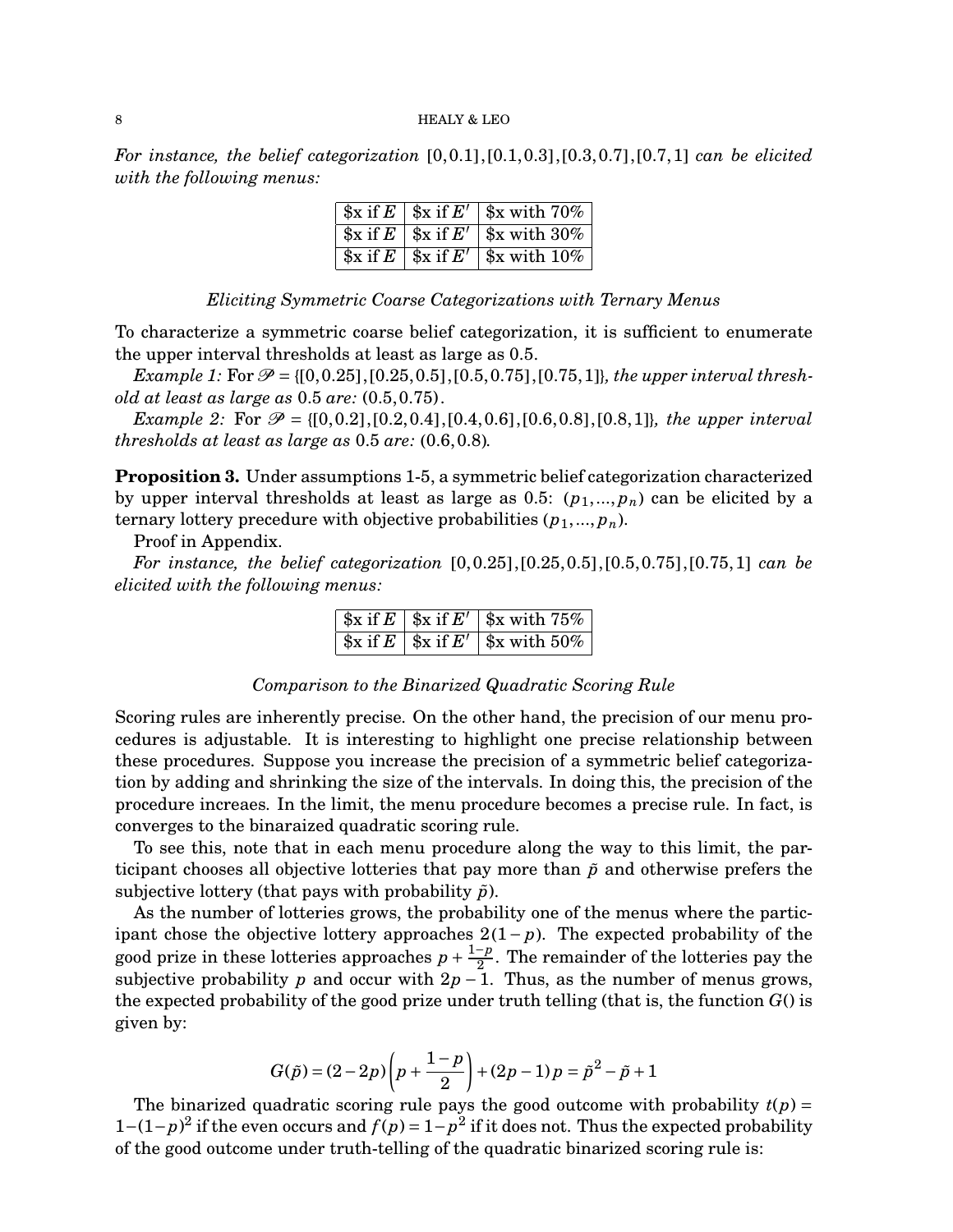$$
G(\tilde{p}) = \tilde{p} (1 - (1 - \tilde{p})^2) + (1 - \tilde{p}) (1 - \tilde{p}^2) = \tilde{p}^2 - \tilde{p} + 1
$$

### V. CONCLUSION

In this paper, we have provided the first formal analysis of coarse belief elicitation. In many settings, precision is not needed, and a coarse elicitation will suffice- eliciting which of a small set of probailibites is closest to a participant's true belief. It is possible to adapt the commonly used binarized quadratic scoring rule for this prupose, but adapting a precise rule to elicit coarsely does not let the experiment leverage their willingness to give up precision to improve incentives. As an alternative, we have outlined menu procedures which achive this goal. Our menu procedures are simple, robust, and flexible.

In this paper, we have focused on eliciting probabilistic beliefs, and this work raises questions about how coarse elicitation can be achieved when other types of beliefs are required. Our menu procedures can be used for eliciting quantiles. For instance, it is possible to elicit a coarse median belief about some quantity *X* with questions of the form: *"would you rather have* \$10 *with a* 50% *or* \$10 *if quantity X is below Y"*. Changing the 50% to another probability adjusts this to eliciting other quantiles. However, it is not clear how such simple procedures could be used for eliciting means or other moments. Furthermore, we have not attempted to extend our charactarization of proper scoring rules for coarse beliefs to proper scoring rules for these other types of beliefs.

#### **REFERENCES**

- Azrieli, Y., Chambers, C. P., and Healy, P. J. (2018). Incentives in experiments: A theoretical analysis. *Journal of Political Economy*, 126(4):1472–1503.
- Babcock, L., Recalde, M. P., Vesterlund, L., and Weingart, L. (2017). Gender differences in accepting and receiving requests for tasks with low promotability. *American Economic Review*, 107(3):714–47.
- Charness, G., Gneezy, U., and Rasocha, V. (2021). Experimental methods: Eliciting beliefs. *Journal of Economic Behavior & Organization*, 189:234–256.
- Danz, D., Vesterlund, L., and Wilson, A. J. (2020). Belief elicitation: Limiting truth telling with information on incentives. Technical report, National Bureau of Economic Research.
- Dianat, A., Echenique, F., and Yariv, L. (2018). Statistical discrimination and affirmative action in the lab.
- Dustan, A., Koutout, K., and Leo, G. (2021). Reduction in belief elicitation. *Working paper*.
- Gneiting, T. and Raftery, A. E. (2007). Strictly proper scoring rules, prediction, and estimation. *Journal of the American statistical Association*, 102(477):359–378.
- Hossain, T. and Okui, R. (2013). The binarized scoring rule. *Review of Economic Studies*, 80(3):984–1001.
- Schlag, K. H., Tremewan, J., and Van der Weele, J. J. (2015). A penny for your thoughts: A survey of methods for eliciting beliefs. *Experimental Economics*, 18(3):457–490.
- Schotter, A. and Trevino, I. (2014). Belief elicitation in the laboratory. *Annu. Rev. Econ.*, 6(1):103–128.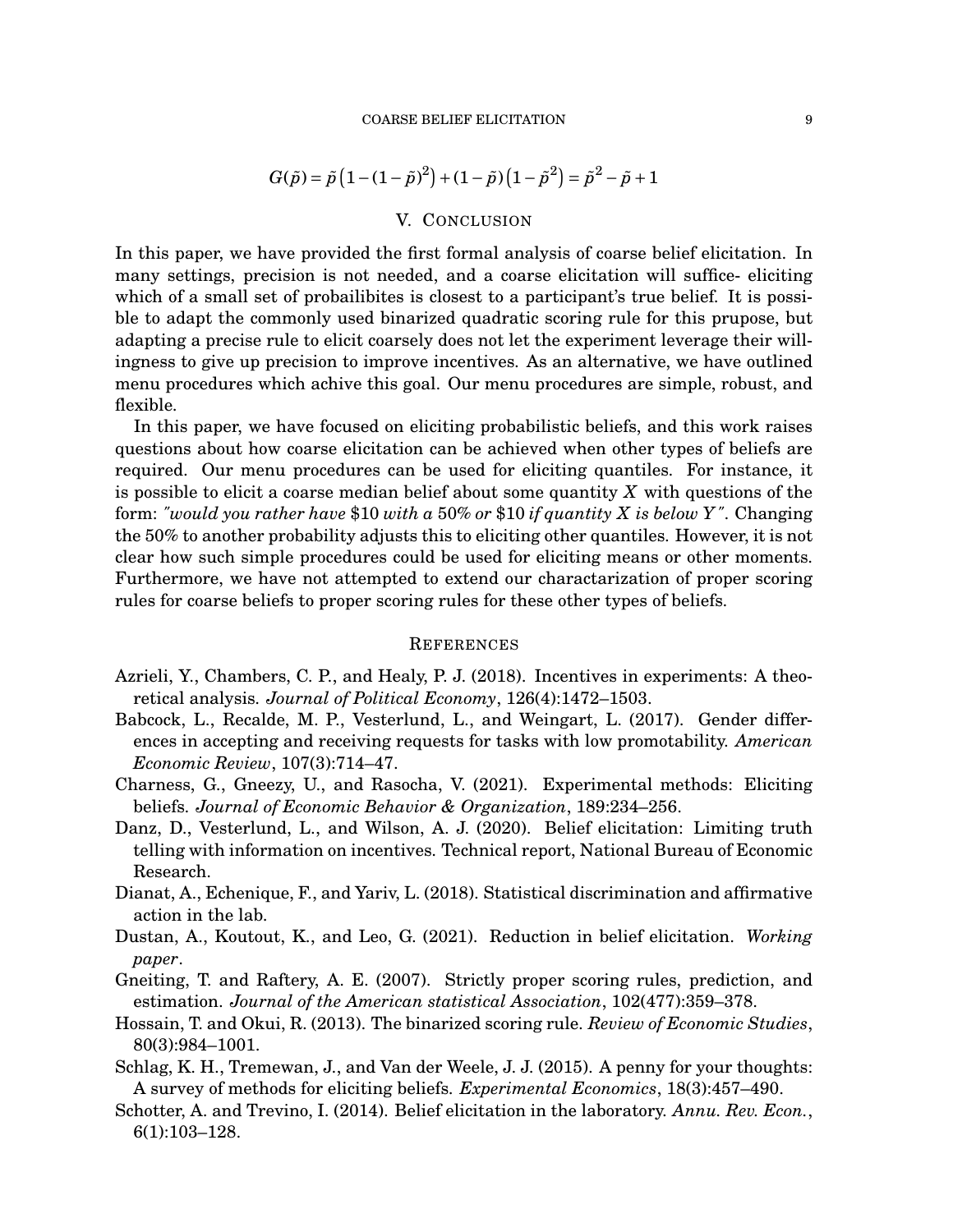## $10$   $\,$  HEALY & LEO  $\,$

Vagias, W. M. (2006). Likert-type scale response anchors. *Clemson International Institute for Tourism & Research Development, Department of Parks, Recreation and Tourism Management. Clemson University*.